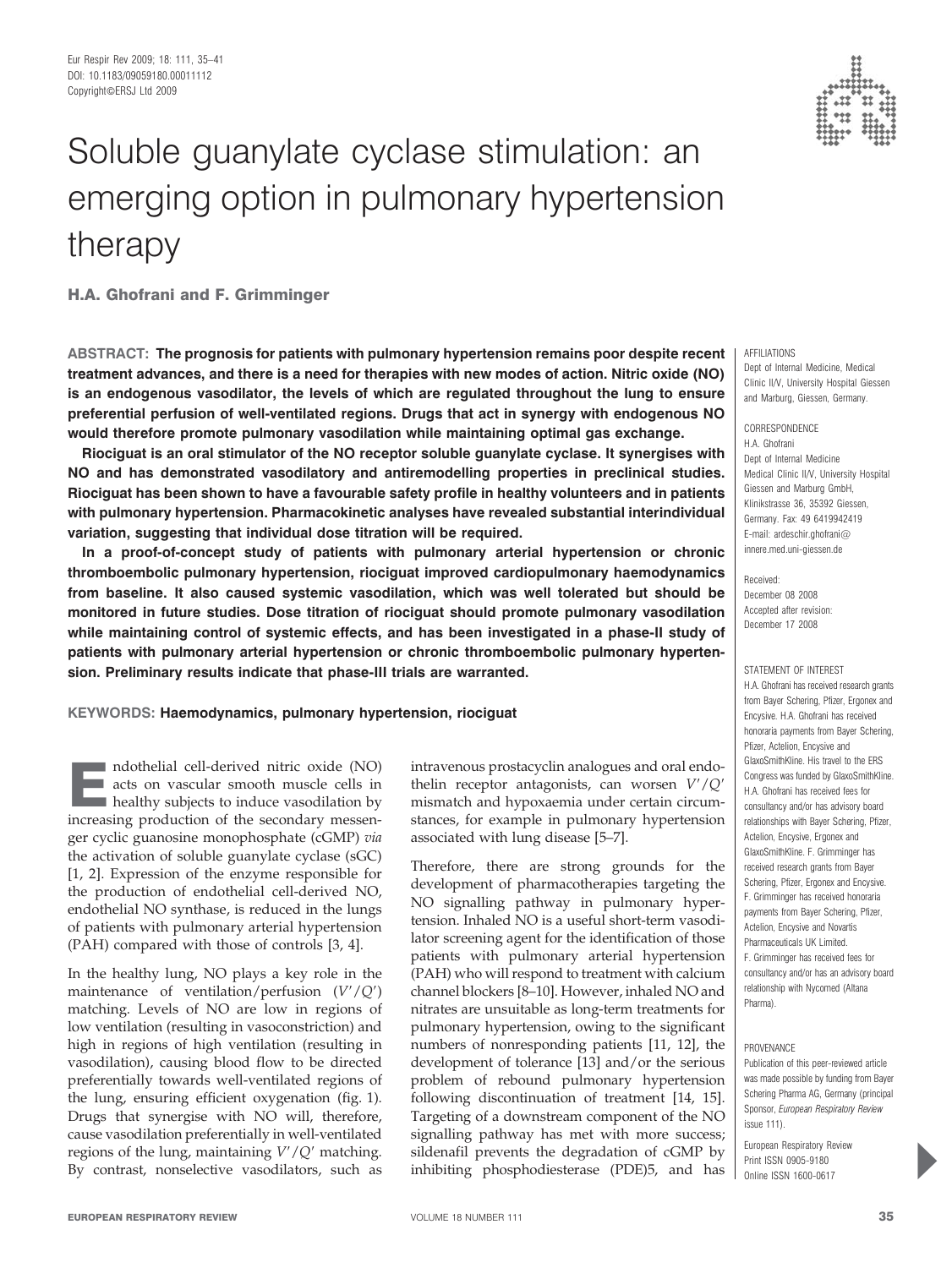

FIGURE 1. The role of nitric oxide (NO) in ventilation/perfusion matching in the lung. cGMP: cyclic guanosine monophosphate.

been approved for the treatment of PAH [16–18]. However, the activity of sildenafil depends on the presence of an intact NO– sGC–cGMP axis, and its efficacy may be limited in the presence of low NO levels [16, 19].

In general, survival rates of patients with PAH have improved coincidentally with the introduction of a range of specific therapies, but prognosis still remains poor [20], indicating that new approaches are still needed. Investigation of alternative targets within the NO signalling pathway has centred on the direct stimulation of sGC, leading to a new class of potential agents for pulmonary hypertension treatment: direct sGC stimulators that are not limited by low endogenous NO levels. Riociguat (BAY 63-2521) is the first of these drugs to enter clinical study.

#### DIRECT STIMULATION OF sGC

sGC is a heterodimer of a larger  $\alpha$ -subunit and a smaller haembinding  $\beta$ -subunit [21]. The binding of NO to sGC causes the activation of sGC and synthesis of the second messenger cGMP [22]. In turn, cGMP binds to and activates cGMP-dependent protein kinase (protein kinase G) to regulate cytosolic calcium ion concentration, which desensitises actin–myosin contractility and induces vasodilation [23, 24].

Increased sGC expression occurs in experimental hypoxiainduced pulmonary hypertension [25, 26]. Upregulation of sGC was similarly detected in the structurally remodelled smooth muscle layer in chronic hypoxic mouse lungs and lungs from rats with monocrotaline (MCT)-induced pulmonary hypertension [27]. Furthermore, analysis of lung biopsy tissue samples from patients with idiopathic PAH revealed a strong up-regulation of sGC in pulmonary arterial vessels compared with samples from healthy subjects [27].

YC-1, a synthetic benzylindazole derivative, was first described in 1978 [28] and characterised as an NO-independent, haemdependent sGC stimulator almost two decades later [29]. As well as increasing sGC activity in the absence of NO, YC-1 acted in synergy with NO to stimulate sGC [30–32], yet it proved to be a relatively weak vasodilator and inhibited PDEs [33]; therefore, the search began for a new generation of indazoles that were more potent and more specific with respect to sGC. This resulted in the identification of BAY 41-2272 and BAY 41-8543 [34–36], two predecessors of riociguat that proved to be more potent direct stimulators of sGC than YC-1 in vitro and ex vivo, and produced no clinically relevant PDE inhibition (this has been previously reviewed elsewhere [37]).

BAY 41-2272 was investigated in numerous preclinical studies, and was shown to be effective in treating various animal models of pulmonary hypertension, as well as inhibiting cardiovascular remodelling [38–41]. BAY 41-8543 caused pulmonary vasodilation and improved systemic arterial oxygenation in a sheep model of pulmonary hypertension [42]. Although the preclinical data showed promise, further pharmacokinetic optimisation was required to yield a compound suitable for clinical development.

The optimised sGC stimulator riociguat was identified following pharmacological and pharmacokinetic profiling of around 1,000 additional compounds [37]. Its mode of action is shown in figure 2 [43]. Riociguat  $(0.1-100 \mu M)$  dose-dependently stimulated sGC activity up to 73-fold in vitro and synergised with the NO donor complex diethylamine/NO  $(0.1 \mu M)$  to increase sGC activity up to 112-fold [27]. Riociguat was found to activate sGC by an NO-independent but haem-dependent mechanism, and it had no effect on a broad range of cyclic nucleotide metabolising enzymes, including PDEs [27].

Riociguat effectively reduced pulmonary hypertension and reversed the associated right heart hypertrophy and vascular remodelling in mouse and rat models of the disease (hypoxiaand MCT-induced pulmonary hypertension, respectively), compared with untreated controls [27]. Figure 3 exemplifies the effects of riociguat on right heart hypertrophy and degree of muscularisation of small pulmonary arteries in MCT-treated rats.

#### RIOCIGUAT IN HEALTHY SUBJECTS: PHASE-I STUDY

The safety profile, pharmacokinetics and pharmacodynamics of single oral doses of riociguat (0.25–5 mg as a solution and a 2.5 mg immediate-release tablet formulation) were determined under fasting conditions in 58 healthy male subjects in a singlecentre, randomised, placebo-controlled, single-blinded, parallel-group phase-I study [44]. Study cohorts received increasing doses of riociguat stepwise, dependent on safety evaluation of the preceding dose.

The plasma concentration–time profiles for riociguat are shown in figure 4. Riociguat was rapidly absorbed, with a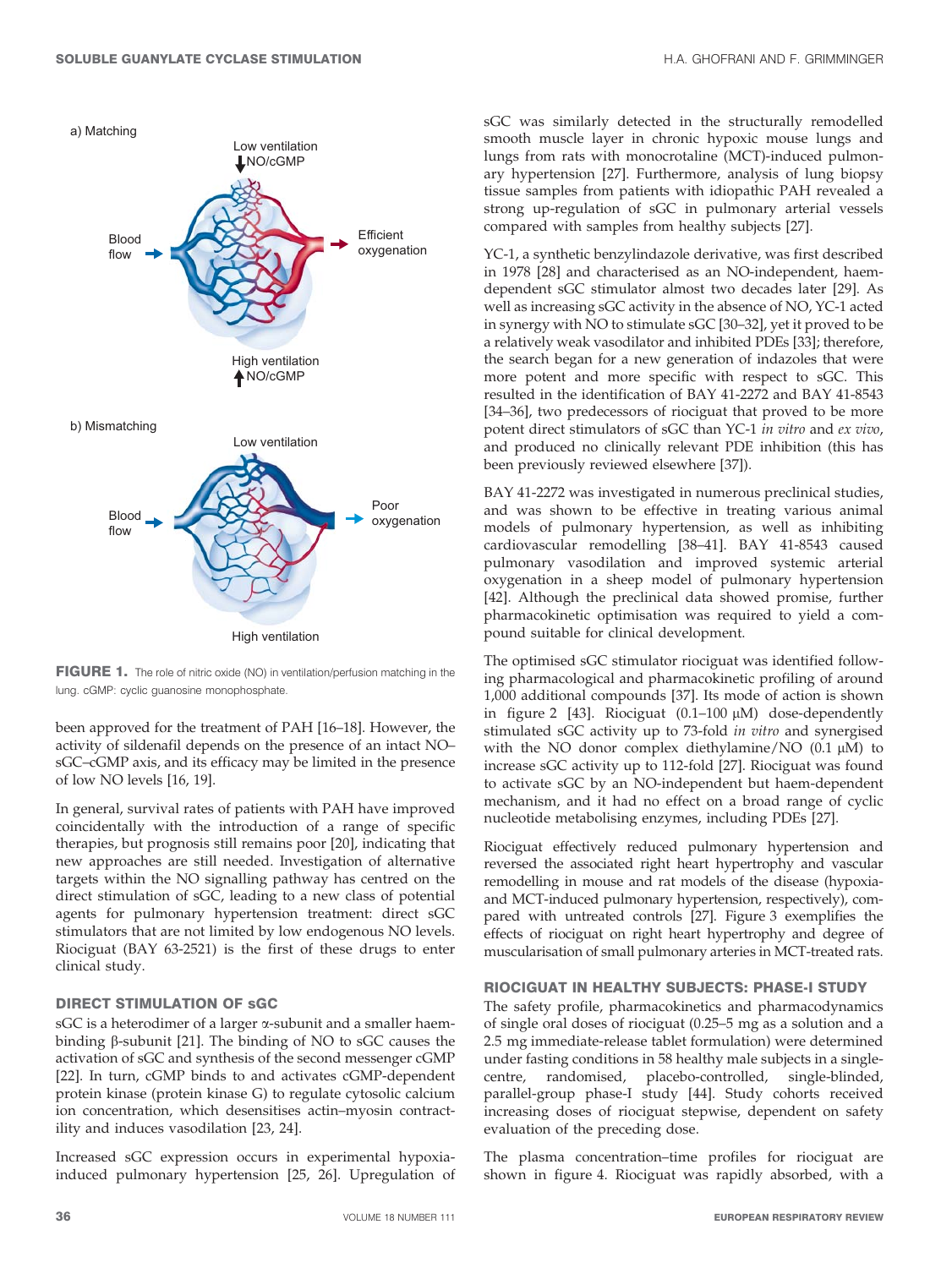

FIGURE 2. Mode of action of riociguat. Riociguat acts directly on the nitric oxide (NO) receptor soluble guanylate cyclase (sGC), and is able to stimulate the enzyme independently and in synergy with NO. AC: adenylate cyclase; cAMP: cyclic adenosine monophosphate; cGMP: cyclic guanosine monophosphate; COX: cyclo-oxygenase; ECE: endothelin converting enzyme; ET: endothelin; GMP: guanosine monophosphate; NOS: NO synthase; PDE: phosphodiesterase; PH: pulmonary hypertension. Reproduced from [43] with permission from the publisher.

mean time from administration to maximum plasma concentration of 0.5–1.5 h. Mean maximum plasma concentration and mean area under the plasma concentration–time curve for riociguat were approximately linearly related to dose. Mean elimination half-life was 5–9 h. Bioavailability of the tablet formulation was similar to that of the oral solution. There was a high degree of interindividual variation in plasma riociguat concentrations, which will necessitate individual titration in the clinical situation.

Riociguat was well tolerated up to 2.5 mg, with the 5 mg dose being less well tolerated and associated with more adverse events including headache, nasal congestion, flushing, feeling hot, orthostatic hypotension and palpitation. Heart rate increased in proportion to dose over the range of 1 to 5 mg. Heart rate is considered a very sensitive noninvasive parameter for indirect estimation of the effect of a vasodilating agent on the cardiovascular system in healthy young subjects, with changes in heart rate compensating for changes in blood pressure. There was a slight decrease in diastolic blood pressure but no significant decrease in systolic blood pressure. With respect to vasoactive hormones, plasma norepinephrine

increased significantly with the 5 mg dose, renin with 1–5 mg doses, and cGMP with 2.5 mg and 5 mg doses.

## RIOCIGUAT IN PULMONARY HYPERTENSION: PROOF-OF-CONCEPT STUDY

A two-part proof-of-concept study of riociguat was undertaken at a single German clinical centre to determine the safety, tolerability, pharmacodynamics and pharmacokinetics of riociguat administered as an oral solution in patients with pulmonary hypertension [45, 46]. The study population included male and female patients aged 18–80 yrs with mean pulmonary vascular resistance (PVR)  $>300$  dyn $\cdot$ s $\cdot$ cm<sup>-5</sup>, and a diagnosis of PAH, pulmonary hypertension associated with mild-to-moderate interstitial lung disease, or chronic thromboembolic pulmonary hypertension (CTEPH), corresponding to Venice protocol groups 1, 3 and 4, respectively [47].

Haemodynamic parameters and gas exchange variables were first measured before, during and after NO inhalation (10– 20 ppm NO for 10 min), and riociguat was administered after haemodynamic parameters had returned to baseline values. In the initial part of the study, the optimal tolerated dose of riociguat

P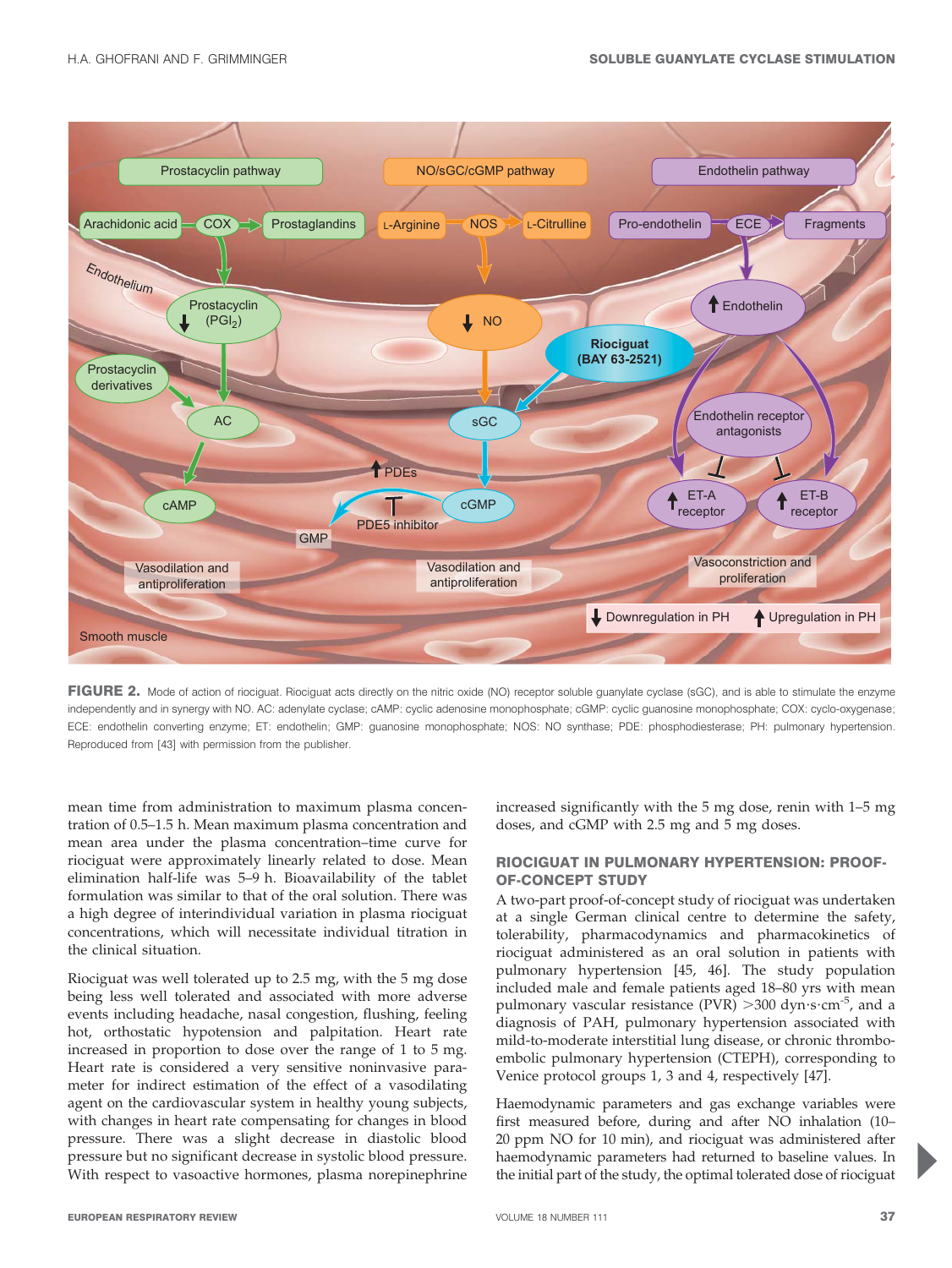

FIGURE 3. Effect of riociguat on a) right heart hypertrophy (assessed by the ratio of right ventricle weight to left ventricle and septum weight (RV/(LV+S)) and b) degree of muscularisation of small pulmonary arteries in rats with monocrotaline (MCT)-induced pulmonary hypertension. Rats received MCT or saline by subcutaneous injection and were investigated on day 21 or 35. Oral riociguat (10 mg·kg<sup>-1</sup>) was administered from day 21 to 35 in MCT-treated animals (n=8). Degree of muscularisation is given as percentage of non- $(\square)$ , partially- ( $\blacksquare$ ) or fully-(&) muscularised pulmonary arteries from total vessel count (vessels sized 20– 70  $\mu$ m) in MCT-treated animals. \*: p<0.05 versus control;  $*$ : p<0.05 versus MCT at day 35. Modified and reproduced from [27] with permission from the publisher.

was identified by incrementally increasing the dose at hourly intervals in four patients:  $0.5+1+1=2.5$  mg (n=2) and  $1+2+2=5$  mg (n=2). The 5 mg total dose caused asymptomatic hypotension in one patient, so doses of 1 mg and 2.5 mg were chosen for the second part of the study. Riociguat 1 mg  $(n=5)$  and 2.5 mg  $(n=10)$  doses were administered in the second part of the study and measurements were compared with peak intervention values for inhaled NO and post-NO intervention baseline values.

Riociguat was well tolerated in this proof-of-concept study. Three patients experienced mild, possibly treatment-related adverse events (dizziness, nasal congestion and hot flush). There were no clinically meaningful effects on vital signs, ECGs or routine laboratory test values. Neither dose produced deterioration in gas exchange or  $V'/Q'$  matching despite strong pulmonary vasodilation.

Riociguat doses of 1 mg or 2.5 mg produced clinically and statistically significant improvements in PVR, mean pulmonary

100 Plasma concentration of riociguat ug.L-1 Plasma concentration of riociguat µg·L-1 ■■ ■ ■■■ 80 ■ ● 60 ■ ● ●  $\circ_{\varsigma}$ ◆◆◆◆ ● 40 ■ ● ◆ ◆ ● ◆ ◆◆◆◆◆◆ ◆ ■ ◆ 20 ● ◆ ◆ ■ ど ー<br>一つのサイズ<br>コード **Burney World Brown and Brown and Brown and Brown and Brown and Brown and Brown and Brown and Brown and Brown and** ◆ セ ■ ◆  $\frac{1}{2}$ ◆ ■ ●●●●●●● ● ● ● ● ● ● ●  $\overline{\phantom{a}}$ ●  $\theta$   $\rightarrow$   $\theta$   $\rightarrow$   $\theta$   $\rightarrow$   $\theta$   $\rightarrow$   $\theta$   $\rightarrow$   $\theta$   $\rightarrow$   $\theta$   $\rightarrow$   $\theta$   $\rightarrow$   $\theta$   $\rightarrow$   $\theta$   $\rightarrow$   $\theta$   $\rightarrow$   $\theta$   $\rightarrow$   $\theta$   $\rightarrow$   $\theta$   $\rightarrow$   $\theta$   $\rightarrow$   $\theta$   $\rightarrow$   $\theta$   $\rightarrow$   $\theta$   $\rightarrow$   $\theta$   $\rightarrow$   $\theta$   $\rightarrow$   $\theta$   $\rightarrow$   $\theta$   $\rightarrow$  ●  $\Omega$ ■ 0 2468 10 12 14 16 18 20 22 24 Time h

FIGURE 4. Plasma concentrations of riociquat after oral administration to healthy subjects.  $\bullet$ : 0.25 mg solution (n=6);  $\Box$ : 0.5 mg solution (n=5);  $\bullet$ : 1.0 mg solution (n=12);  $\circ$ : 2.5 mg solution (n=6);  $\blacksquare$ : 5.0 mg solution (n=10);  $\diamond$ : 2.5 mg tablet ( $n=6$ ). Modified and reproduced from [44] permission from the publisher.

arterial pressure  $(P_{pa})$  and cardiac index  $(CI)$  in a concentrationdependent manner. A subanalysis of patients with CTEPH and patients with PAH revealed significant increases in CI in both patient groups (fig. 5). Riociguat-induced changes in haemodynamic parameters were also clinically and statistically significant compared with those induced by inhaled NO.

Riociguat caused systemic vasodilation as well as pulmonary vasodilation, significantly reducing systolic blood pressure and systemic vascular resistance. Although mean systolic blood pressure remained  $>110$  mmHg in this small proof-ofconcept study, these results again suggest that individual dose titration will be required in order to control systemic effects.



FIGURE 5. Cardiac index (CI) changes from baseline following single oral doses of riociguat ( $\circ$ ) 1 mg and 2.5 mg compared with inhaled nitric oxide ( $\bullet$ ) in patients with pulmonary hypertension. Horizontal lines indicate point estimates (least-squares means) in each case. CTEPH: chronic thromboembolic pulmonary hypertension; PAH: pulmonary arterial hypertension. Statistical significance was measured by the F statistic. \*: p<0.05; \*\*: p<0.01; \*\*\*: p<0.001;  $*$ : p <0.0001. Reproduced from [45] with permission from the publisher.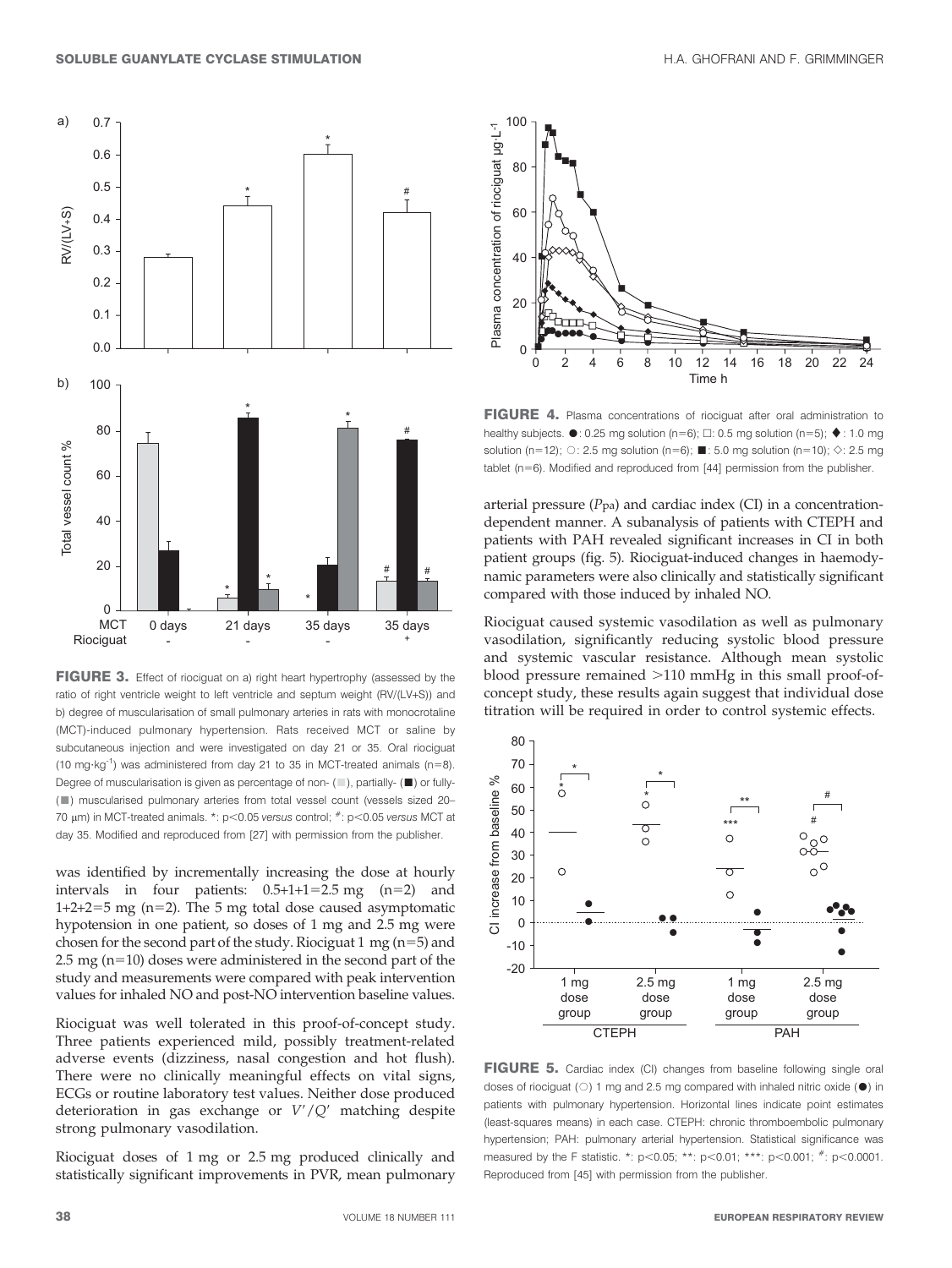The pharmacokinetic properties of riociguat were determined in patients with pulmonary hypertension in the second part of the proof-of-concept study [45, 46]. Riociguat was rapidly absorbed and there was a high degree of interindividual variation in plasma riociguat concentrations, consistent with pharmacokinetic data from the phase-I study [44].

## RIOCIGUAT IN PAH AND CTEPH: PHASE-II STUDY

On the basis of the promising results shown in the proof-ofconcept study, an open-label uncontrolled phase-II trial of riociguat administered by dose titration has been initiated at 15 German clinical centres.

As the proof-of-concept study showed promising results in a small number of patients with CTEPH, it was decided to investigate this population further as part of the phase-II study. There is a clear unmet need for pharmacotherapy in patients with CTEPH, notably those with inoperable CTEPH or persistent post-pulmonary endarterectomy pulmonary hypertension (a review of treatment options for patients with CTEPH can be found in the article by LANG [48] in the present issue of the European Respiratory Review).

The aim of the phase-II trial is to investigate the safety profile, tolerability, pharmacodynamics and therapeutic potential of oral riociguat in dose titration over a period of 12 weeks in patients with PAH or CTEPH (PAH therapy-naïve or undergoing treatment with oral bosentan). The trial has progressed following interim analyses that yielded promising results, and it is anticipated that the final results will be sufficiently encouraging to warrant the initiation of randomised, controlled, phase-III clinical studies of riociguat.

# **CONCLUSIONS**

Riociguat, a direct sGC stimulator, offers the potential for a new mode of action for pulmonary hypertension treatment. Preclinical studies have shown that it stimulates sGC directly, increasing the activity of sGC independently of NO and increasing sensitivity to low levels of endogenous NO. In animal models of pulmonary hypertension, riociguat reduced Ppa and markedly attenuated cardiac hypertrophy and vascular remodelling.

Phase-I and proof-of-concept studies in healthy subjects and patients with pulmonary hypertension have indicated that riociguat has a favourable safety profile and is well tolerated. These studies have also established the probable therapeutic dose range of riociguat on the basis of its acute haemodynamic effects in patients with moderate-to-severe pulmonary hypertension. Both studies showed systemic effects and interindividual variation, which should be addressed successfully by titration of riociguat dose on a case-by-case basis.

A multicentre phase-II trial of riociguat has been initiated in order to determine the safety profile, tolerability, pharmacodynamics and therapeutic potential of riociguat in patients with pulmonary arterial hypertension or chronic thromboembolic pulmonary hypertension when oral doses are individually titrated according to target systolic blood pressure. The results of this uncontrolled open-label trial will require verification in a randomised, controlled phase-III study. In planned phase-III trials, riociguat will be investigated in the first-line setting in

patients with chronic thromboembolic pulmonary hypertension, for whom no medical therapy has yet been approved. The safety and efficacy of riociguat as a monotherapy and in combination with established treatments will also be determined in patients with pulmonary arterial hypertension.

## ACKNOWLEDGEMENTS

The author would like to thank C. Mulligan of Oxford PharmaGenesis who provided medical writing assistance funded by Bayer HealthCare AG.

## **REFERENCES**

- 1 Ignarro LJ, Buga GM, Wood KS, Byrns RE, Chaudhuri G. Endothelium-derived relaxing factor produced and released from artery and vein is nitric oxide. Proc Natl Acad Sci USA 1987; 84: 9265–9269.
- 2 Arnold WP, Mittal CK, Katsuki S, Murad F. Nitric oxide activates guanylate cyclase and increases guanosine 3':5' cyclic monophosphate levels in various tissue preparations. Proc Natl Acad Sci USA 1977; 74: 3203–3207.
- 3 Giaid A, Saleh D. Reduced expression of endothelial nitric oxide synthase in the lungs of patients with pulmonary hypertension. N Engl J Med 1995; 333: 214–221.
- 4 Humbert M, Sitbon O, Simonneau G. Treatment of pulmonary arterial hypertension. N Engl J Med 2004; 351: 1425–1436.
- 5 Archer SL, Mike D, Crow J, Long W, Weir EK. A placebocontrolled trial of prostacyclin in acute respiratory failure in COPD. Chest 1996; 109: 750–755.
- 6 Radermacher P, Santak B, Wust HJ, Tarnow J, Falke KJ. Prostacyclin and right ventricular function in patients with pulmonary hypertension associated with ARDS. Intensive Care Med 1990; 16: 227–232.
- 7 Stolz D, Rasch H, Linka A, et al. A randomized, controlled trial of bosentan in severe COPD. Eur Respir J 2008; 32: 619–628.
- 8 Sitbon O, Brenot F, Denjean A, et al. Inhaled nitric oxide as a screening vasodilator agent in primary pulmonary hypertension. A dose-response study and comparison with prostacyclin. Am J Respir Crit Care Med 1995; 151: 384–389.
- 9 Sitbon O, Humbert M, Jagot JL, et al. Inhaled nitric oxide as a screening agent for safely identifying responders to oral calcium-channel blockers in primary pulmonary hypertension. Eur Respir J 1998; 12: 265-270.
- 10 Sitbon O, Humbert M, Jais X, et al. Long-term response to calcium channel blockers in idiopathic pulmonary arterial hypertension. Circulation 2005; 111: 3105–3111.
- 11 Klinger JR, Thaker S, Houtchens J, Preston IR, Hill NS, Farber HW. Pulmonary hemodynamic responses to brain natriuretic peptide and sildenafil in patients with pulmonary arterial hypertension. Chest 2006; 129: 417–425.
- 12 Krasuski RA, Warner JJ, Wang A, Harrison JK, Tapson VF, Bashore TM. Inhaled nitric oxide selectively dilates pulmonary vasculature in adult patients with pulmonary hypertension, irrespective of etiology. J Am Coll Cardiol 2000; 36: 2204–2211.
- 13 Munzel T, Daiber A, Mulsch A. Explaining the phenomenon of nitrate tolerance. Circ Res 2005; 97: 618–628.

P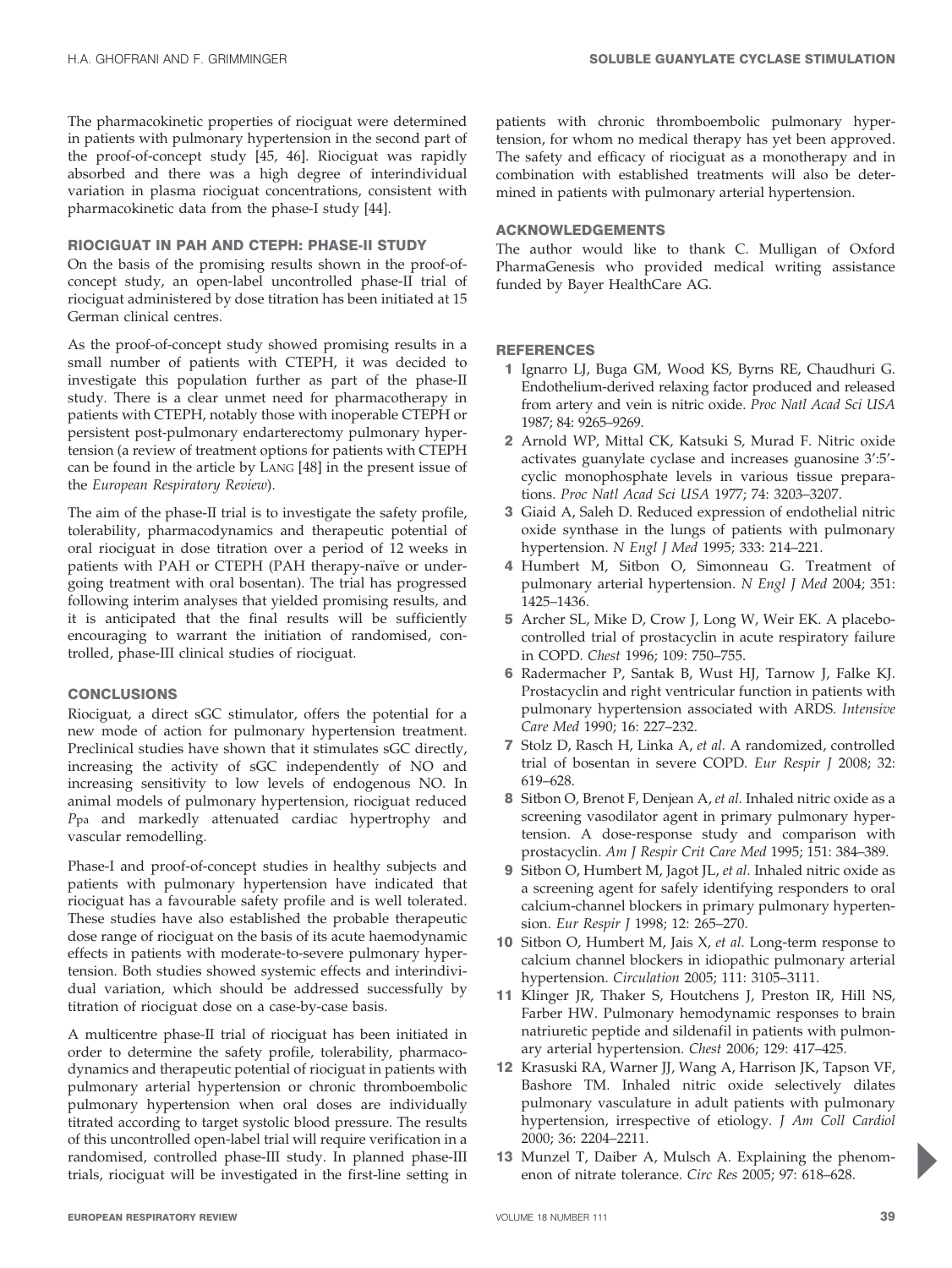- 14 Atz AM, Adatia I, Wessel DL. Rebound pulmonary hypertension after inhalation of nitric oxide. Ann Thorac Surg 1996; 62: 1759–1764.
- 15 Ichinose F, Roberts JD Jr, Zapol WM. Inhaled nitric oxide: a selective pulmonary vasodilator: current uses and therapeutic potential. Circulation 2004; 109: 3106–3111.
- 16 Galie N, Ghofrani HA, Torbicki A, et al. Sildenafil citrate therapy for pulmonary arterial hypertension. N Engl J Med 2005; 353: 2148–2157.
- 17 Ghofrani HA, Wiedemann R, Rose F, et al. Sildenafil for treatment of lung fibrosis and pulmonary hypertension: a randomised controlled trial. Lancet 2002; 360: 895–900.
- 18 Wilkins MR, Wharton J, Grimminger F, Ghofrani HA. Phosphodiesterase inhibitors for the treatment of pulmonary hypertension. Eur Respir J 2008; 32: 198–209.
- 19 Michelakis ED. The role of the NO axis and its therapeutic implications in pulmonary arterial hypertension. Heart Fail Rev 2003; 8: 5–21.
- 20 Naeije R, Huez S. Expert opinion on available options treating pulmonary arterial hypertension. Expert Opin Pharmacother 2007; 8: 2247–2265.
- 21 Kamisaki Y, Saheki S, Nakane M, et al. Soluble guanylate cyclase from rat lung exists as a heterodimer. J Biol Chem 1986; 261: 7236–7241.
- 22 Rapoport RM, Murad F. Endothelium-dependent and nitrovasodilator-induced relaxation of vascular smooth muscle: role of cyclic GMP, 1983; 9: 281–296.
- 23 Munzel T, Feil R, Mulsch A, Lohmann SM, Hofmann F, Walter U. Physiology and pathophysiology of vascular signaling controlled by guanosine 3',5'-cyclic monophosphatedependent protein kinase. Circulation 2003; 108: 2172–2183.
- 24 Warner TD, Mitchell JA, Sheng H, Murad F. Effects of cyclic GMP on smooth muscle relaxation. Adv Pharmacol 1994; 26: 171–194.
- 25 Li D, Laubach VE, Johns RA. Upregulation of lung soluble guanylate cyclase during chronic hypoxia is prevented by deletion of eNOS. Am J Physiol Lung Cell Mol Physiol 2001; 281: L369–L376.
- 26 Li D, Zhou N, Johns RA. Soluble guanylate cyclase gene expression and localization in rat lung after exposure to hypoxia. Am J Physiol 1999; 277: L841–L847.
- 27 Schermuly R, Stasch JP, Pullamsetti SS, et al. Expression and function of soluble guanylate cyclase in pulmonary arterial hypertension. Eur Respir J 2008; 32: 881–891.
- 28 Yoshina S, Tanaka A, Kuo SC. [Studies on heterocyclic compounds. XXXIV. Synthesis of furo[3,2-c]pyrazole derivatives. 2) Electrophilic substitution of 1,3-diphenylfuro[3,2 c]pyrazole]. Yakugaku Zasshi 1978; 98: 204–209.
- 29 Ko FN, Wu CC, Kuo SC, Lee FY, Teng CM. YC-1, a novel activator of platelet guanylate cyclase. Blood 1994; 84: 4226–4233.
- 30 Hoenicka M, Becker EM, Apeler H, et al. Purified soluble guanylyl cyclase expressed in a baculovirus/Sf9 system: stimulation by YC-1, nitric oxide, and carbon monoxide. J Mol Med 1999; 77: 14–23.
- 31 Mulsch A, Bauersachs J, Schafer A, Stasch JP, Kast R, Busse R. Effect of YC-1, an NO-independent, superoxidesensitive stimulator of soluble guanylyl cyclase, on smooth muscle responsiveness to nitrovasodilators. Br J Pharmacol 1997; 120: 681–689.
- 32 Schmidt K, Schrammel A, Koesling D, Mayer B. Molecular mechanisms involved in the synergistic activation of soluble guanylyl cyclase by YC-1 and nitric oxide in endothelial cells. Mol Pharmacol 2001; 59: 220–224.
- 33 Galle J, Zabel U, Hubner U, et al. Effects of the soluble guanylyl cyclase activator, YC-1, on vascular tone, cyclic GMP levels and phosphodiesterase activity. Br J Pharmacol 1999; 127: 195–203.
- 34 Stasch JP, Alonso-Alija C, Apeler H, et al. Pharmacological actions of a novel NO-independent guanylyl cyclase stimulator, BAY 41-8543: in vitro studies. Br J Pharmacol 2002; 135: 333–343.
- 35 Stasch JP, Becker EM, Alonso-Alija C, et al. NO-independent regulatory site on soluble guanylate cyclase. Nature 2001; 410: 212–215.
- 36 Straub A, Stasch JP, Alonso-Alija C, et al. NO-independent stimulators of soluble guanylate cyclase. Bioorg Med Chem Lett 2001; 11: 781–784.
- 37 Evgenov OV, Pacher P, Schmidt PM, Hasko G, Schmidt HH, Stasch JP. NO-independent stimulators and activators of soluble guanylate cyclase: discovery and therapeutic potential. Nat Rev Drug Discov 2006; 5: 755–768.
- 38 Deruelle P, Balasubramaniam V, Kunig AM, Seedorf GJ, Markham NE, Abman SH. BAY 41-2272, a direct activator of soluble guanylate cyclase, reduces right ventricular hypertrophy and prevents pulmonary vascular remodeling during chronic hypoxia in neonatal rats. Biol Neonate 2006; 90: 135–144.
- 39 Deruelle P, Grover TR, Abman SH. Pulmonary vascular effects of nitric oxide-cGMP augmentation in a model of chronic pulmonary hypertension in fetal and neonatal sheep. Am J Physiol Lung Cell Mol Physiol 2005; 289: L798–L806.
- 40 Dumitrascu R, Weissmann N, Ghofrani HA, et al. Activation of soluble guanylate cyclase reverses experimental pulmonary hypertension and vascular remodeling. Circulation 2006; 113: 286–295.
- 41 Evgenov OV, Ichinose F, Evgenov NV, et al. Soluble guanylate cyclase activator reverses acute pulmonary hypertension and augments the pulmonary vasodilator response to inhaled nitric oxide in awake lambs. Circulation 2004; 110: 2253–2259.
- 42 Evgenov OV, Kohane DS, Bloch KD, et al. Inhaled agonists of soluble guanylate cyclase induce selective pulmonary vasodilation. Am J Respir Crit Care Med 2007; 176: 1–8.
- 43 Ghofrani HA, Grimminger F. Modulating cGMP to treat lung diseases. Handb Exp Pharmacol 2009; 191: 469–483.
- 44 Frey R, Mück W, Unger S, Artmeier-Brandt U, Weimann G, Wensing G. Single-dose pharmacokinetics, tolerability and safety of the soluble guanylate cyclase stimulator BAY 63- 2521; an ascending-dose study in healthy male volunteers. J Clin Pharmacol 2008; 48: 926–934.
- 45 Grimminger F, Weimann G, Frey R, et al. First acute haemodynamic study of soluble guanylate cyclase stimulator riociguat in pulmonary hypertension. Eur Respir J 2009; [Epub ahead of print PMID: 19129292].
- 46 Ghofrani HA, Weimann G, Frey R, et al. BAY 63–2521, an oral soluble guanylate cyclase stimulator, has a favourable safety profile, improves cardiopulmonary haemodynamics and has therapeutic potential in pulmonary hypertension. BMC Pharmacology 2007; 7: S8.